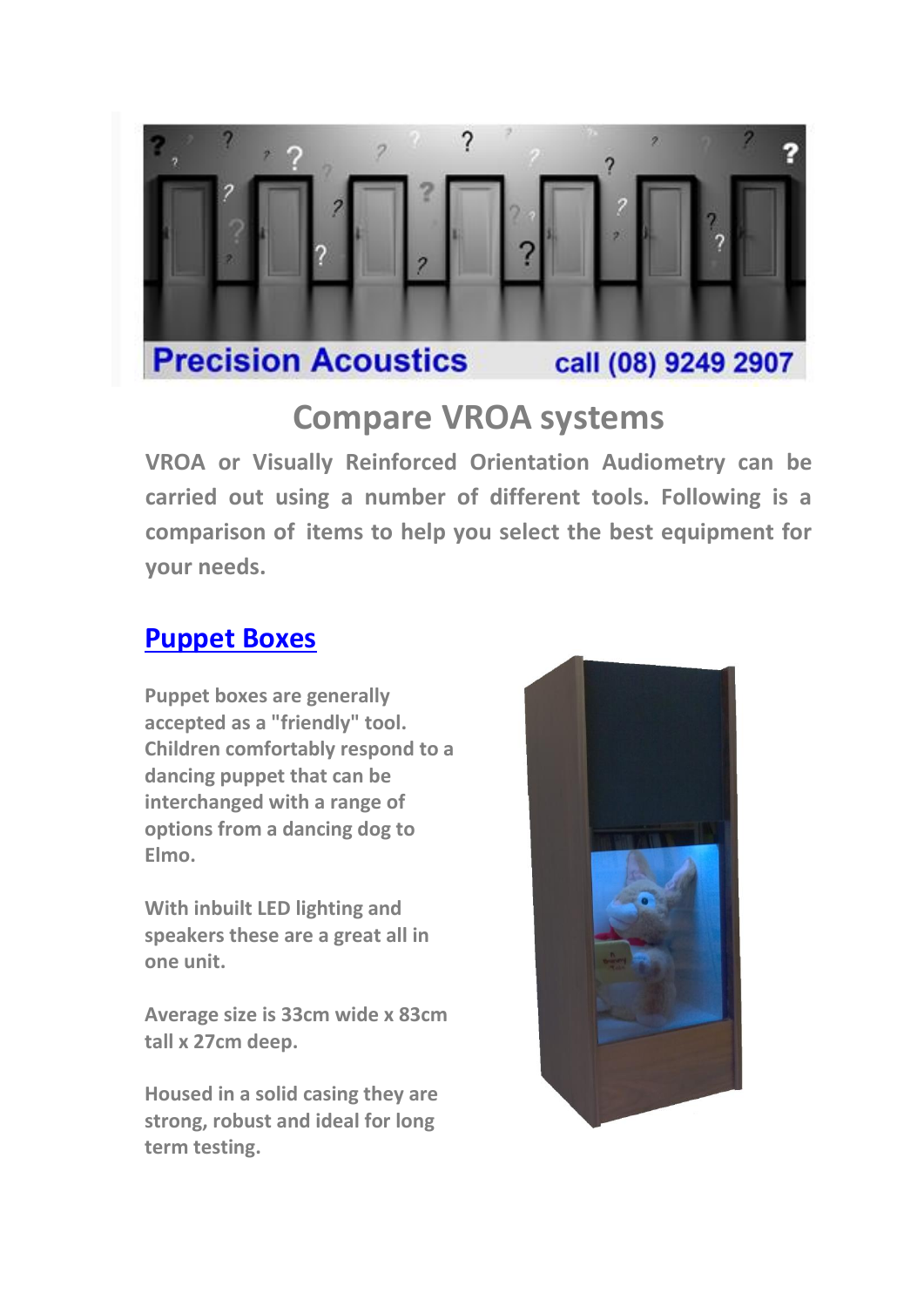

## **[Digital VRA Monitors](http://www.precision-acoustics.com.au/equipment/specialised-products/digital-vra)**

**The Digital VRA system utilizes a pair of digital monitors displaying bright colourful images to get the test subjects attention.**

**A modern and versatile option, the monitors are available in various sizes and the USB input allows great flexibility for images displayed.**

**Often a negative for using monitors in VRA testing are the multiple unsightly VGA & HDMI cables. However we have developed a system using a central control unit with only one small cable feeding to the monitors. This results in a tidy system that is easy to use and simple to install.**

**An infrared system with no cables has been developed and is currently being tested.**

### **[LED Light Boxes](http://www.precision-acoustics.com.au/equipment/specialised-products/led-light-boxes)**

**LED light boxes are bright and colorful demanding a quick response from the subject.**

**With LED technology basically any color range or pattern can be easily achieved including changing, flashing and moving.** 

**Our LED light boxes can be added to an existing speaker system. Alternatively a complete package including speakers and lights can be selected making these a great flexible option.**

**Available in various sizes LED light boxes are also a great selection for portable testing or remote locations.**